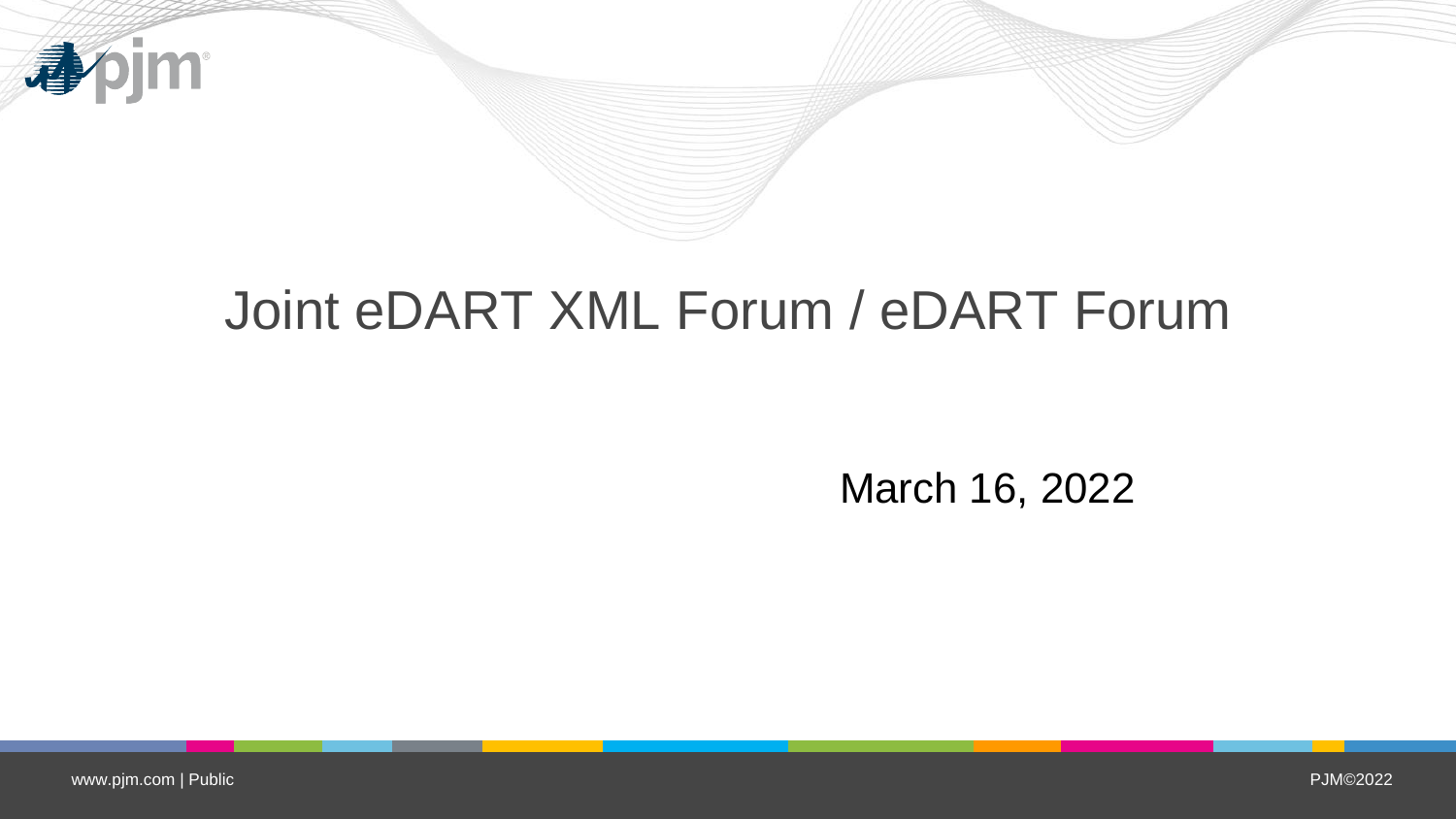



- eDART Refresh Update
- April 2022 Enhancements
- Future Enhancements
- Question and Answer Resolution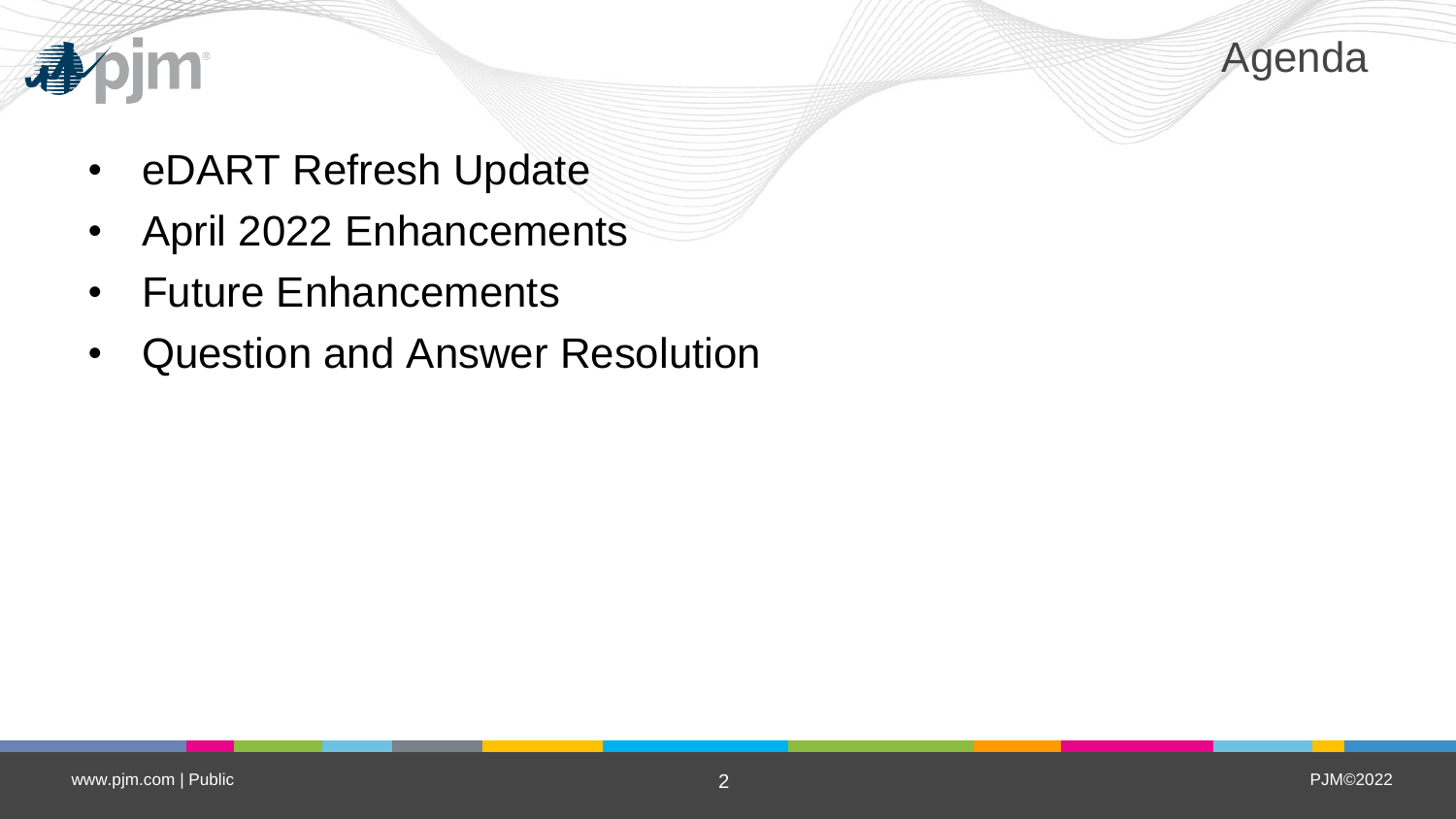

## eDART Refresh Update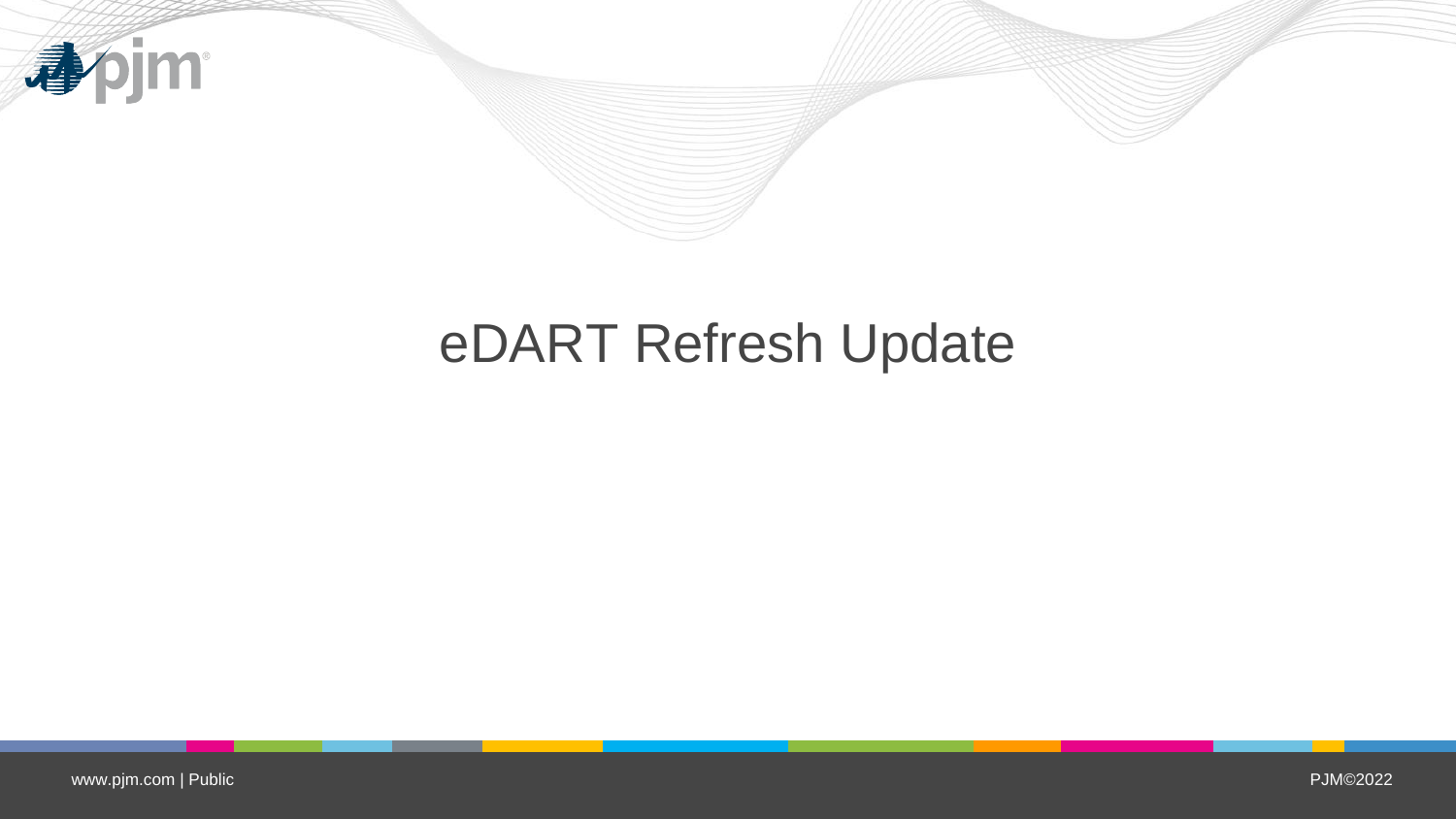

#### Retirement of eDART Browserless in Production

- Retired in Train on November 3, 2021
- Impacts: Users currently integrating with eDART via filetransfer.jar, edartrest.jar, or custom product (unless necessary updates are made).
- Requests must include a Basic authentication header and a 'dart' parameter with a value of 'true'.
- Examples of how to use the PJM-CLI, and how to construct the Basic authentication header, can be found in: [Dart Browserless User Guide](http://www.pjm.com/pub/etools/edart/xmldocs/dart-browserless-user-guide.pdf).
- Users notified weekly (still using legacy browserless interface)
- SOS reps notified for companies with users using legacy browserless interface.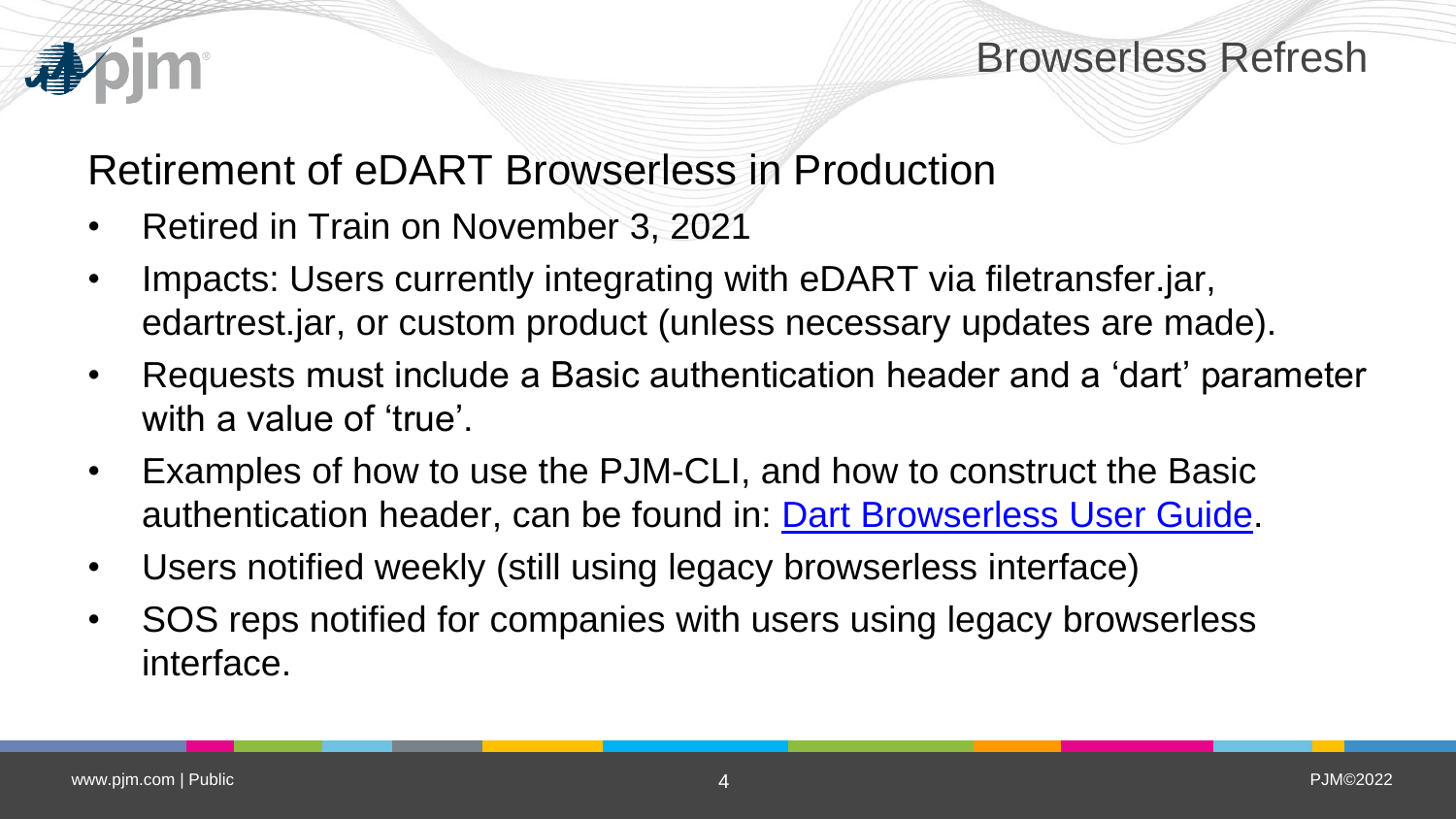

With the eDART refresh, management of eDART user accounts will be migrated to Account Manager.

- Implementation Timeline: TBD
- Account Manager will be used for all new eDART account requests
- Plans currently underway to:
	- Review existing eDART accounts and update email addresses
	- Clean up dormant and invalid accounts
	- Work with eDART Company Account Managers (CAMs)
		- Review window: **Q1/Q2, 2022**
- See [Migration to Account Manager FAQ o](https://pjm.com/-/media/committees-groups/forums/edart/postings/migration-to-account-manager-faq.ashx)n [eDART Forum](https://pjm.com/committees-and-groups/forums/edart-forum) home page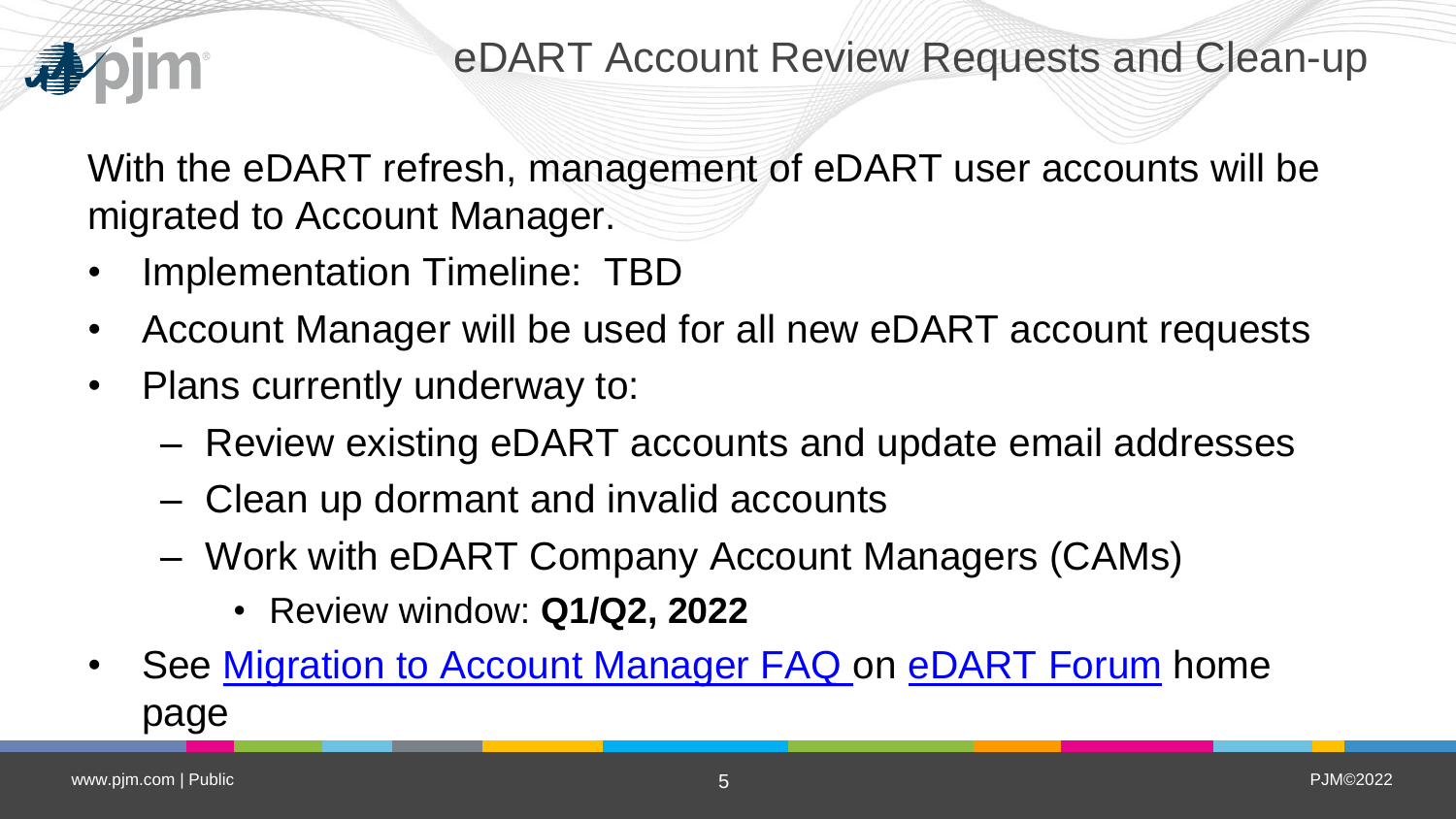

# April 2022 Enhancements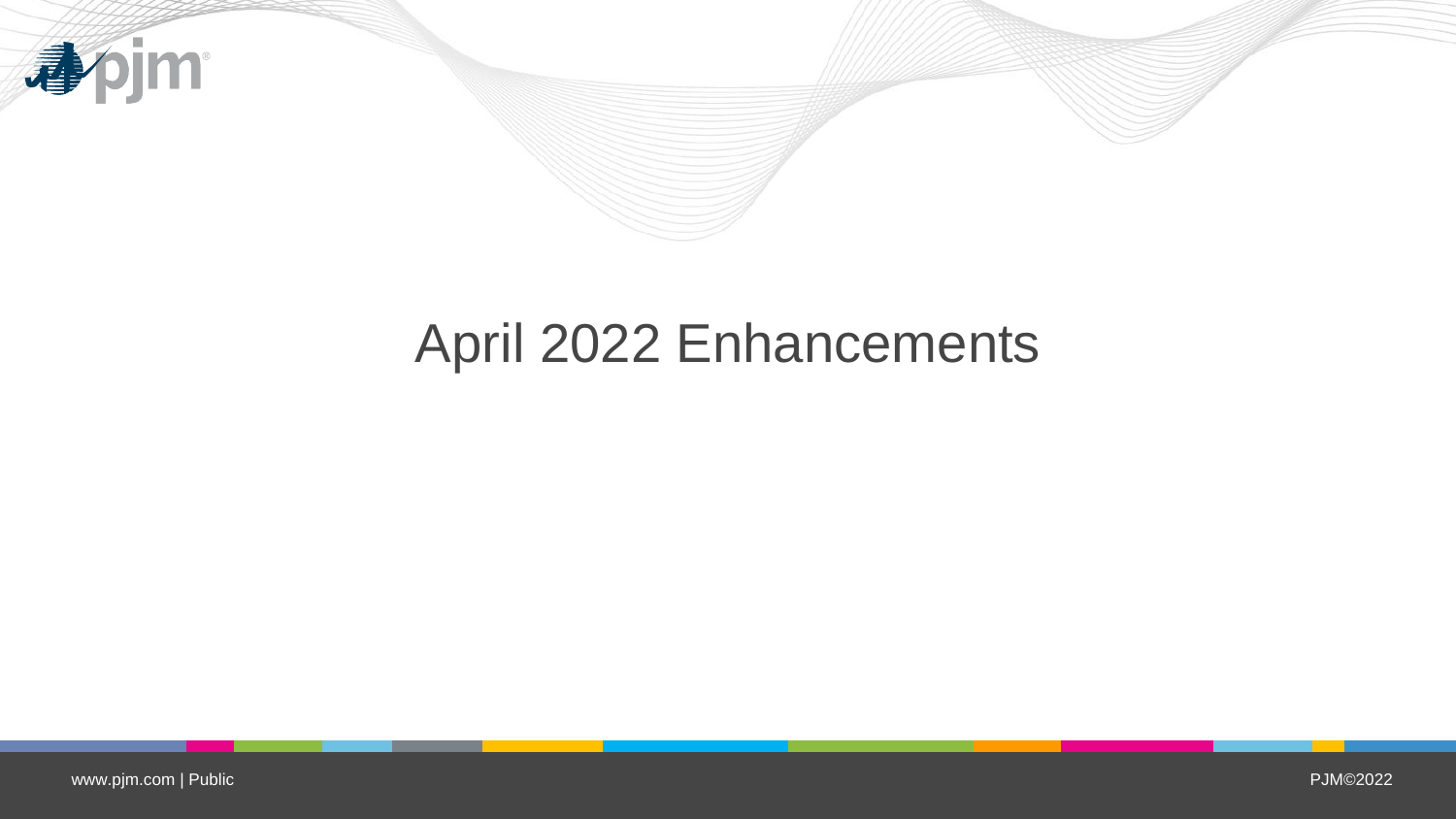

Release Schedule

Production release of April enhancements scheduled for Wednesday-Thursday, April 20-21, 2022

- eDART unavailability will be announced at least three business days prior
- Train release scheduled for Thursday, March 31<sup>st</sup>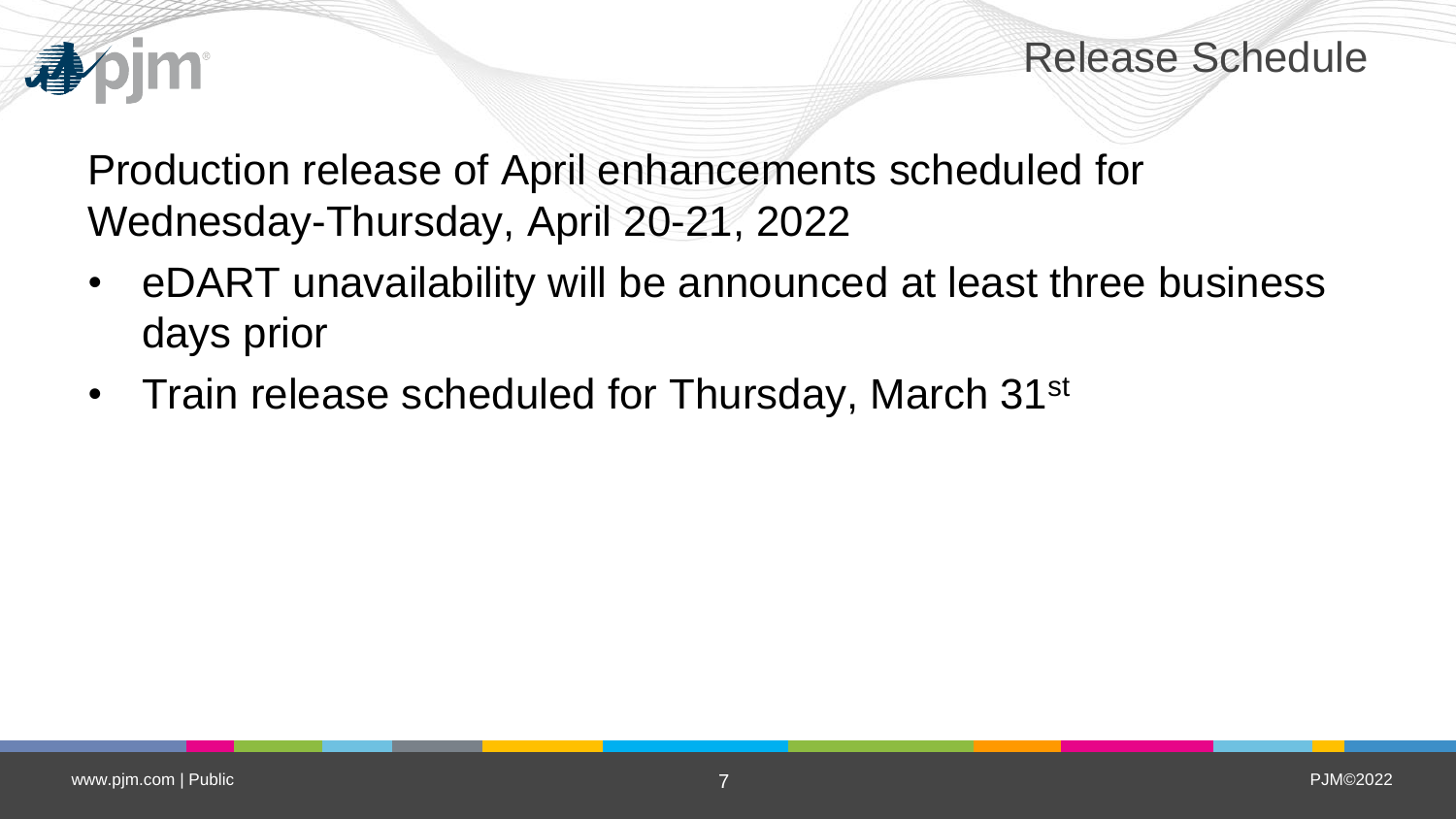

#### Historical Ratings - Today

Posting frequency of the Today historical ratings file changing from every 10 minutes to once per hour

• Improve system performance

Historical Ratings reports available:

- In eDART (Trans. Tickets  $\rightarrow$  Public Files)
- PJM [Ratings Information](https://www.pjm.com/markets-and-operations/etools/oasis/system-information/ratings-information)

#### **Historical Ratings**

Contains 4 historical zip files for previous posts around the PJM Ratings, PJM Temporary Ratings, PJM NERC Alert Ratings and Dynamic Rating Line Forecast (per DLR equipment owner).

Historical Ratings are available for 72-96 hours:

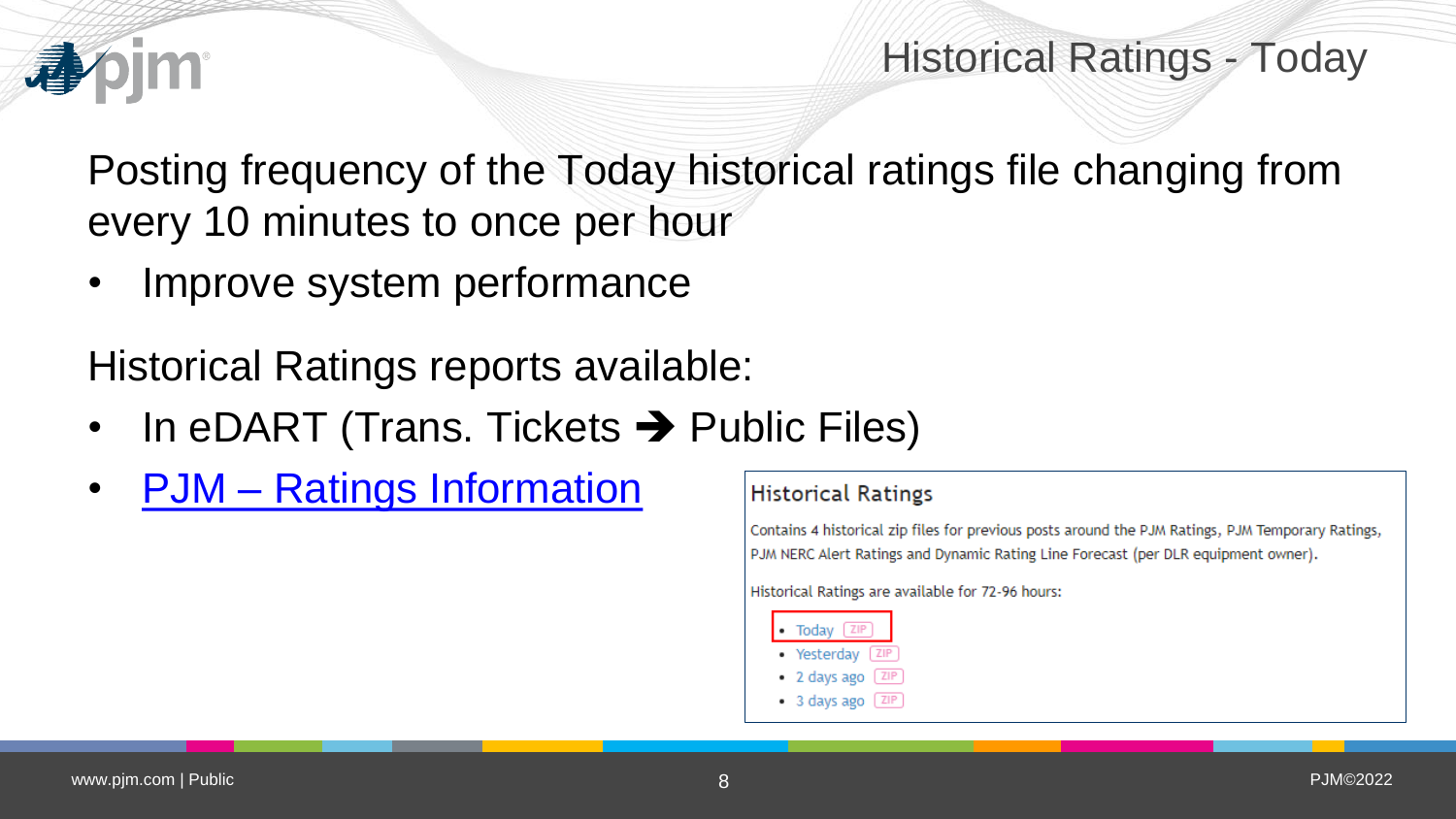

New functionality in eDART to enable submission, by TO, and review of Voltage Schedule (VS) Criteria in accordance with VAR-001-5 R5.3 standard.

#### Status Definitions

- Submitted: new VS Criteria status when submitted to PJM
- Approved: VS Criteria reviewed and approved by PJM
- Denied: VS Criteria reviewed and not approved by PJM
- Active: Approved VS Criteria is in effect
- Completed: VS Criteria is no longer in effect; may be replaced by a new Active VS Criteria
- Cancelled: VS Criteria cancelled by PJM or TO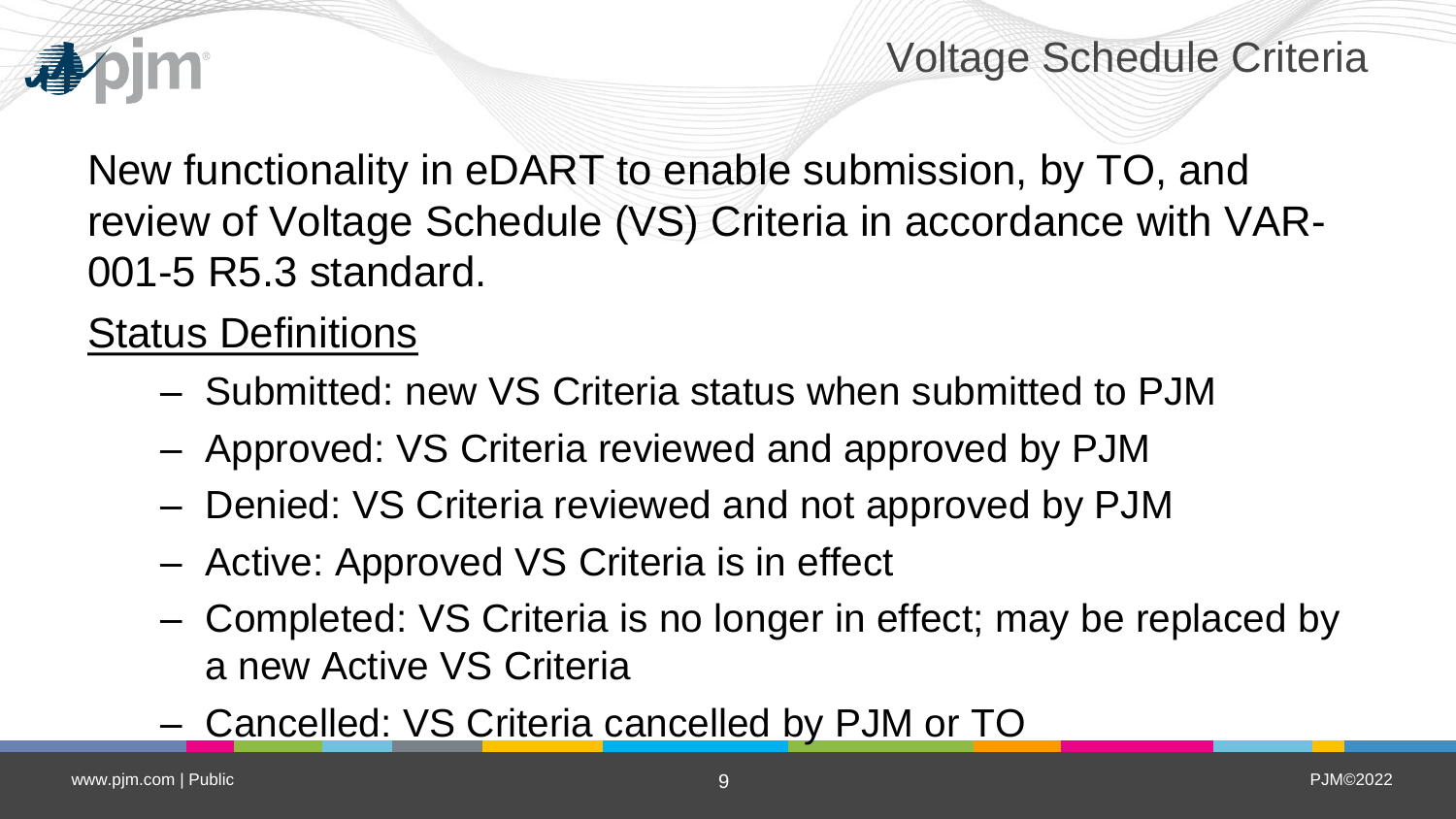

### Creating VS Criteria – TO

- Go to Transmission Outage Main Menu  $\rightarrow$  Voltage Schedules **Criteria** 
	- This button is red if there is no Submitted, Approved or Active VS Criteria OR VS Criteria was Denied in the last 5 days
	- VS Criteria can be pre-populated if submitted to [VoltageSchedules@pjm.com](mailto:VoltageSchedules@pjm.com) ahead of the release (4/20-4/21)
- Click on Create New Criteria and enter Criteria and Effective Date
	- Files can be attached to the VS Criteria after creation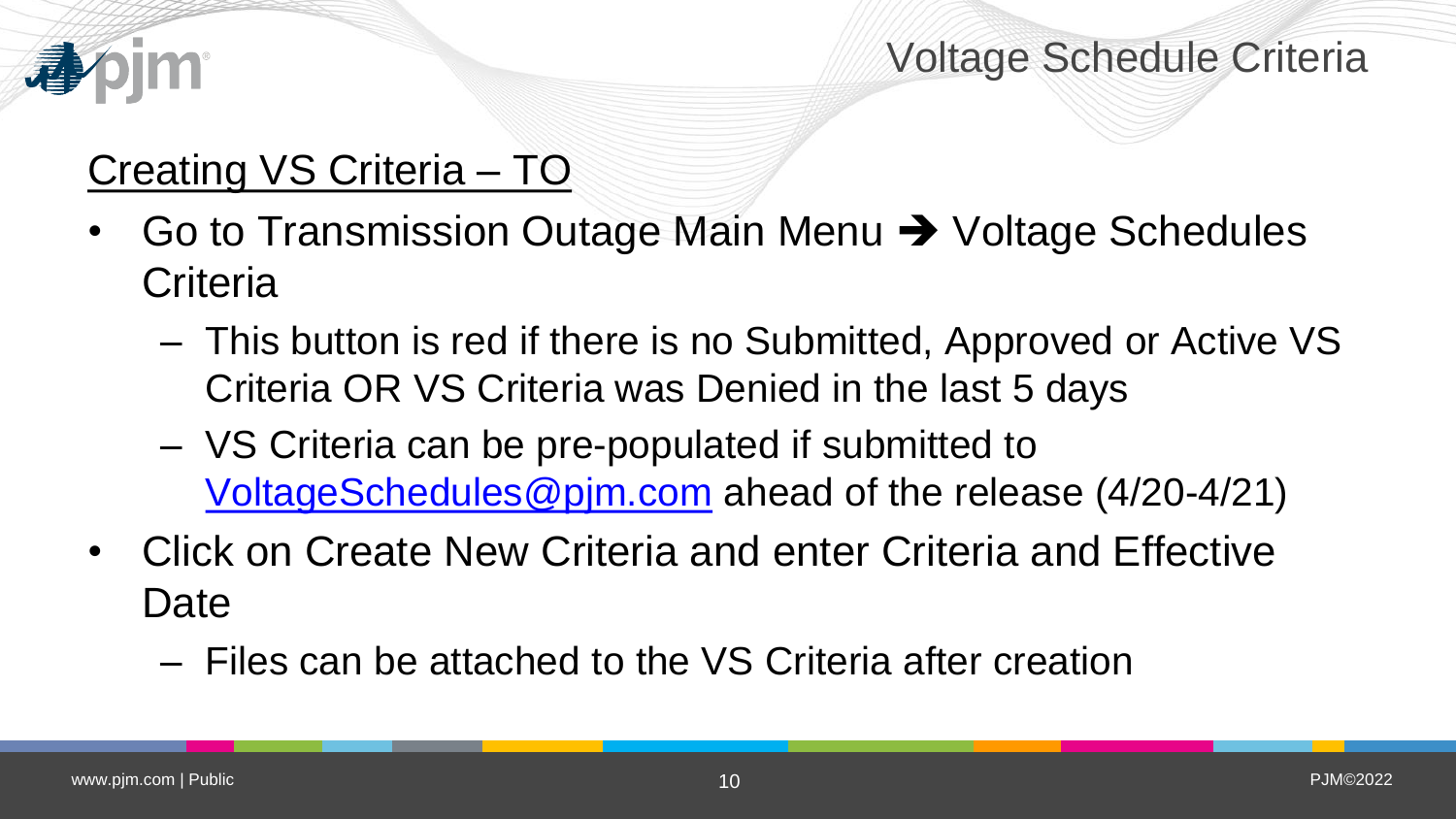

#### Creating VS Criteria - TO

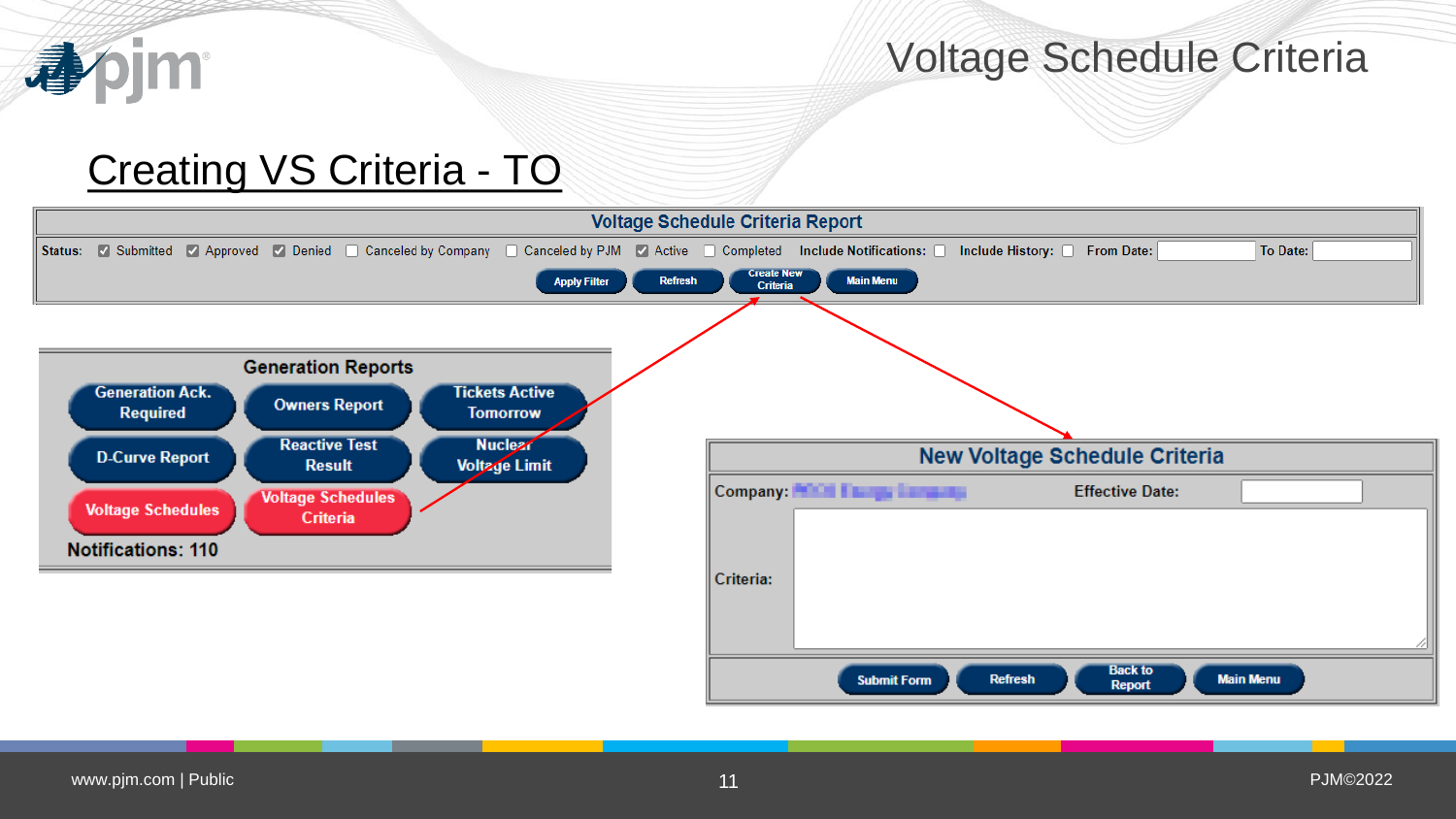

## Viewing VS Criteria

- Go to Transmission Outage/Generator Tickets Main Menu  $\rightarrow$ Voltage Schedules Criteria
- For TOs:
	- Check 'Include Notifications' to include VS Criteria from TOs of Informational VS Tickets
- For GOs:
	- Check 'Include Joint Owned' to include VS Criteria from TOs of Informational VS Tickets
	- Only Active and Completed VS Criteria can be viewed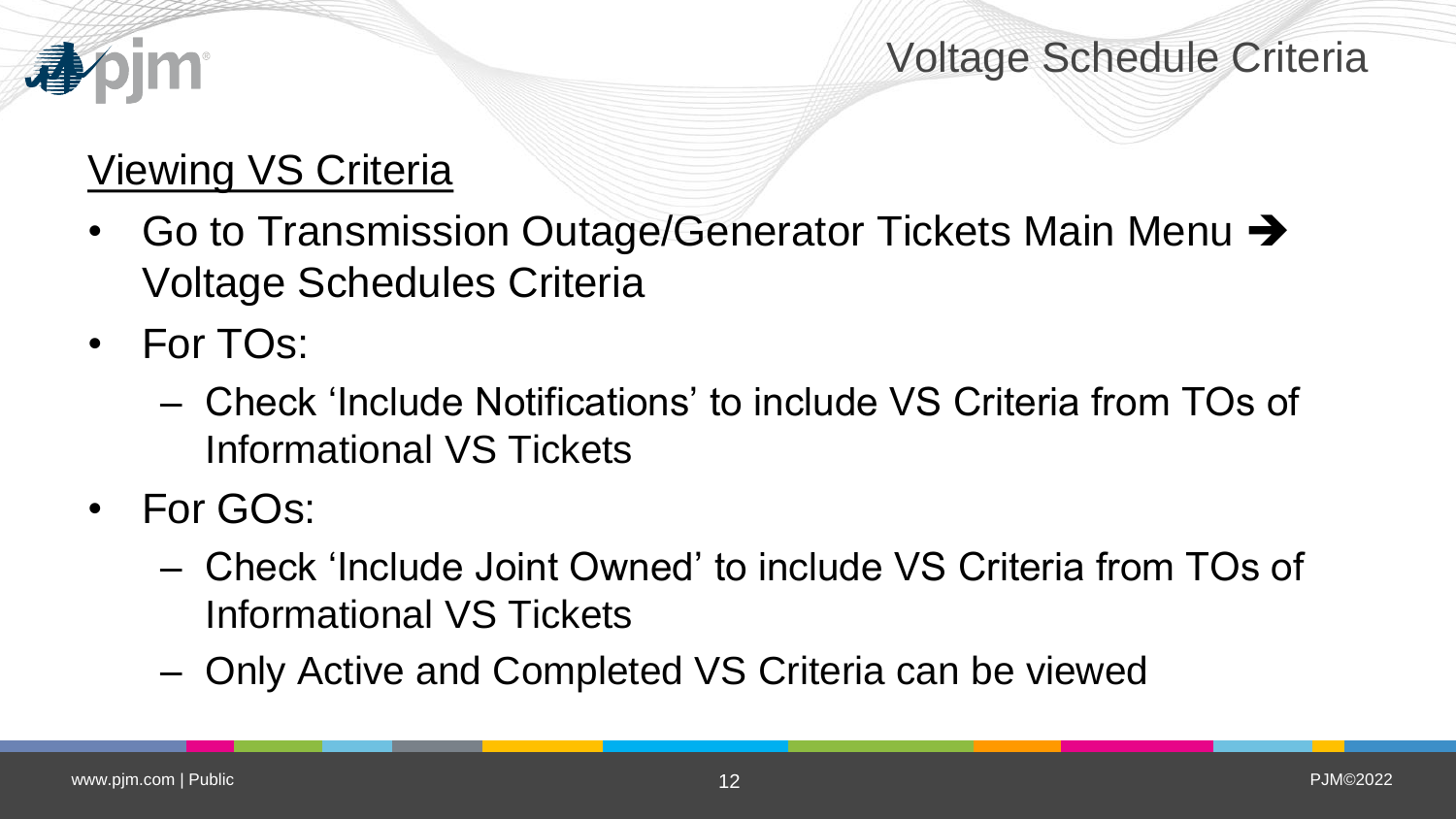

**Viewing VS Criteria** 

#### Voltage Schedule Criteria

Check to include VS Criteria completed or cancelled 40 or more days ago

#### **Voltage Schedule Criteria Report** Status: Submitted Mapproved Monied | Canceled by Company | Canceled by PJM MActive | Completed Include Notifications: | Include History: From Date: To Date: TO View **Create New**<br>Criteria **Main Menu Apply Filter Refresh Eff. Date Start Date End Date ID** Company **Status** Criteria **Files** Test VS Criteria 4662 Approved 03/31/2022 Download (2 files) Test 4684 **... The Denied**  $\|03/29/2022\|$ Download (0 files) Create New<br>Criteria **Main Menu Apply Filter** Refresh

| <b>GO View</b> | Status: Active Completed Include Joint Owned: C Include History: C From Date: |                |                                      | Click to download |                   |                                            |
|----------------|-------------------------------------------------------------------------------|----------------|--------------------------------------|-------------------|-------------------|--------------------------------------------|
|                | Company                                                                       |                | Status Eff. Date Start Date End Date | Criteria          | <b>Files</b>      | zip of attached                            |
|                | 4682 4682 3/09/2022 3/09/2022 4682                                            |                |                                      | ltest             | Download (2 files | files and text file<br>with information in |
|                |                                                                               | Criteria field |                                      |                   |                   |                                            |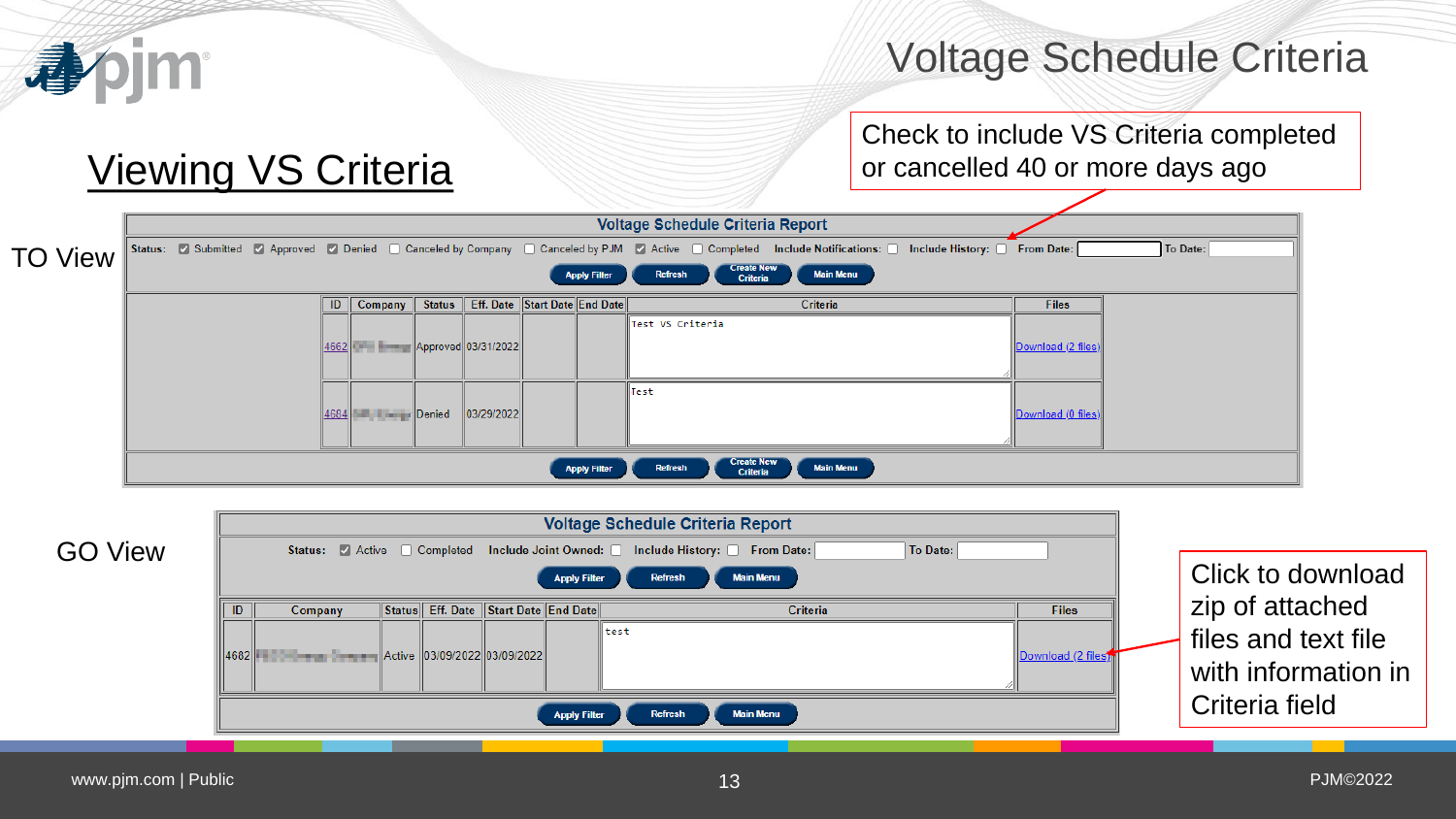

#### Viewing/Revising VS Criteria

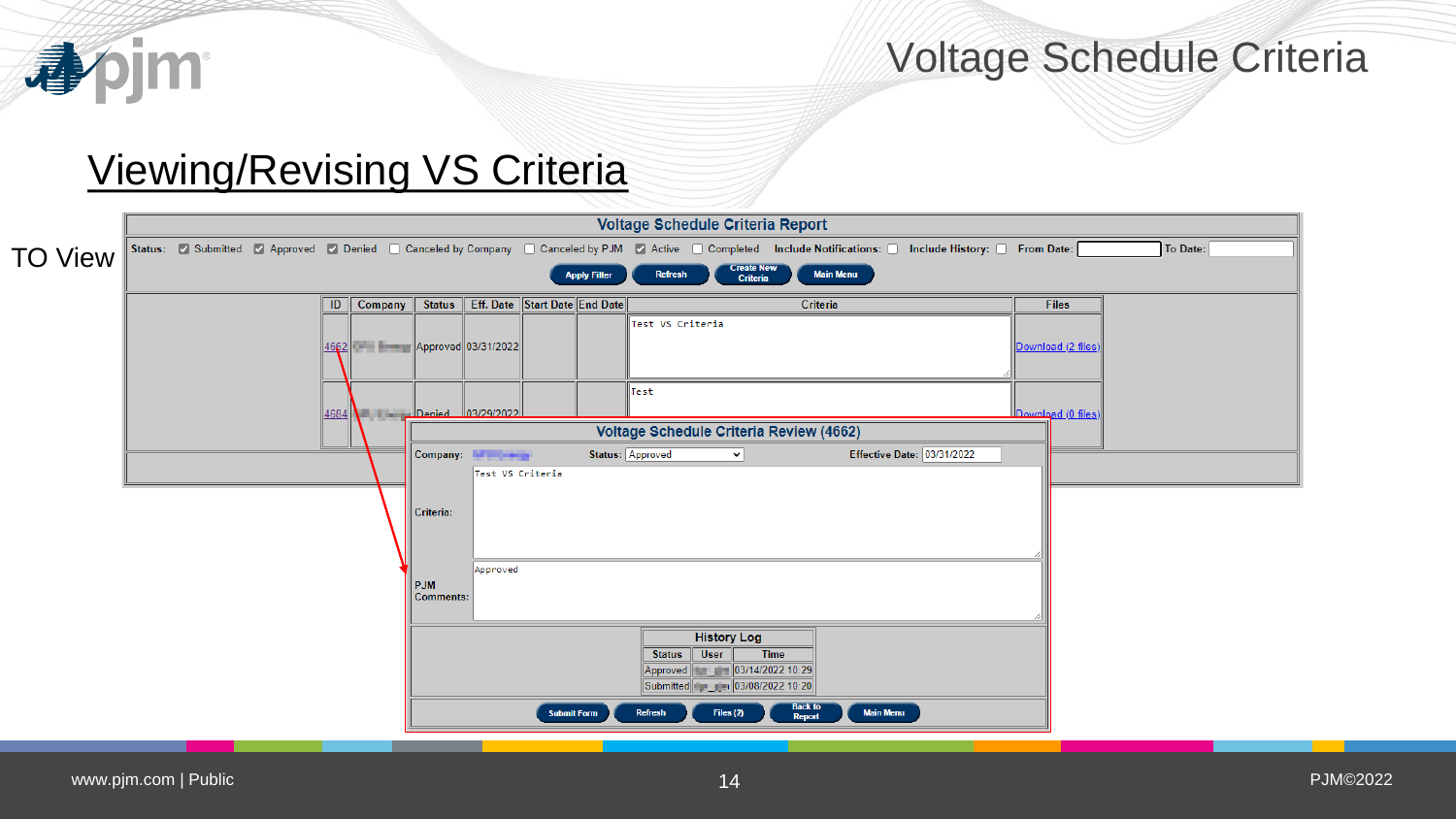

#### TERM Ticket ID Format Change

User request to change format of ticket IDs in eDART to be more readable as IDs are growing (6-7 digits long)

- Pilot of the format change starting with TERM tickets
- New ticket ID format: YYYYMM####
	- $-$  #### = ID sequence that will restart each month
	- YYYYMM = submission year and month

| <b>TERM Ticket Revision</b>                                                                                                                                                                                                           |           |             |              |  |                                   |                                            |                             |                   |  |  |  |  |
|---------------------------------------------------------------------------------------------------------------------------------------------------------------------------------------------------------------------------------------|-----------|-------------|--------------|--|-----------------------------------|--------------------------------------------|-----------------------------|-------------------|--|--|--|--|
| Ticket ID:<br>2022030078<br>$Use r: r: r: r: r: r: r: r: r: r: r: r: r: r: r: r: r: r: r: r: r: r: r: r: r: r: r: r: r: r: r: r: r: r: r: r: r$<br>Company: Aggregation State Company (SCP Transmission)<br><b>Company Ticket ID:</b> |           |             |              |  |                                   |                                            |                             |                   |  |  |  |  |
| <b>Trans Ticket ID:</b>                                                                                                                                                                                                               |           |             |              |  |                                   |                                            | <b>Date</b><br>(MM/DD/YYYY) | Hour<br>(HH24:MI) |  |  |  |  |
| Reason for Changes: Special parallel line ratings                                                                                                                                                                                     |           |             | $\checkmark$ |  | ◎ Planned ● Permanent Est. Start: |                                            | 04/05/2022                  | 11:00             |  |  |  |  |
| Ticket Status:                                                                                                                                                                                                                        | Received  | $\check{ }$ |              |  | O Immediate O Temporary           | Est. End:                                  | 04/29/2022                  | 11:00             |  |  |  |  |
| Dynamic:                                                                                                                                                                                                                              | <b>No</b> |             |              |  |                                   | <b>Actual Start:</b><br><b>Actual End:</b> |                             |                   |  |  |  |  |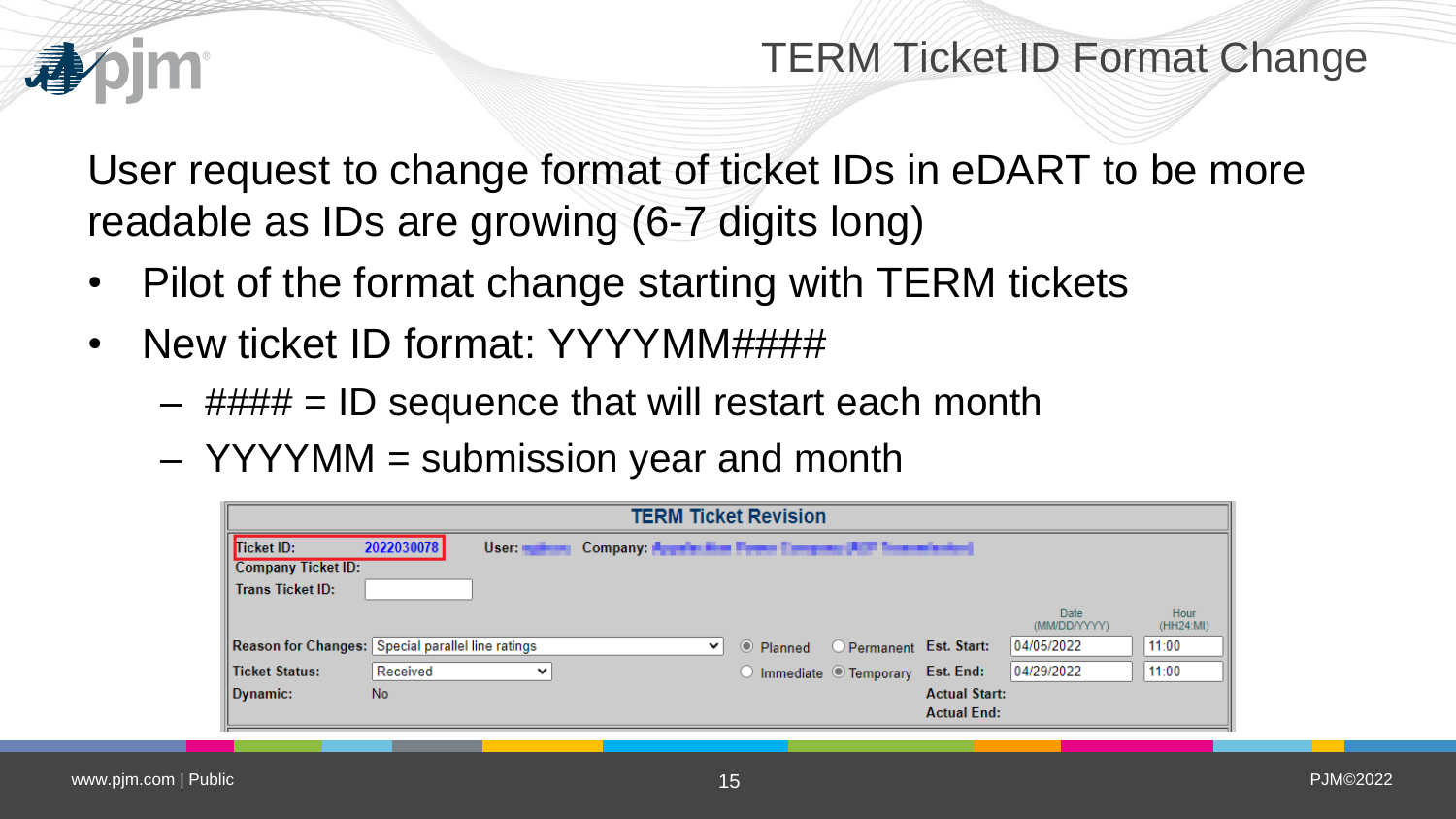

Other Enhancements

- Changes to Modeling Requests on Transmission Tickets
	- Currently returning '404 Not Found' error if user clicks Un(Check) All and there are no attachments to un(check)
		- User friendly error message will be returned
	- Clicking on Request # will open read only version of Modeling Requests
		- Read/Write version may result in opening pop-up windows within pop-up windows
- Edit to text for Dynamic Ratings Forecast error message
	- Added missing space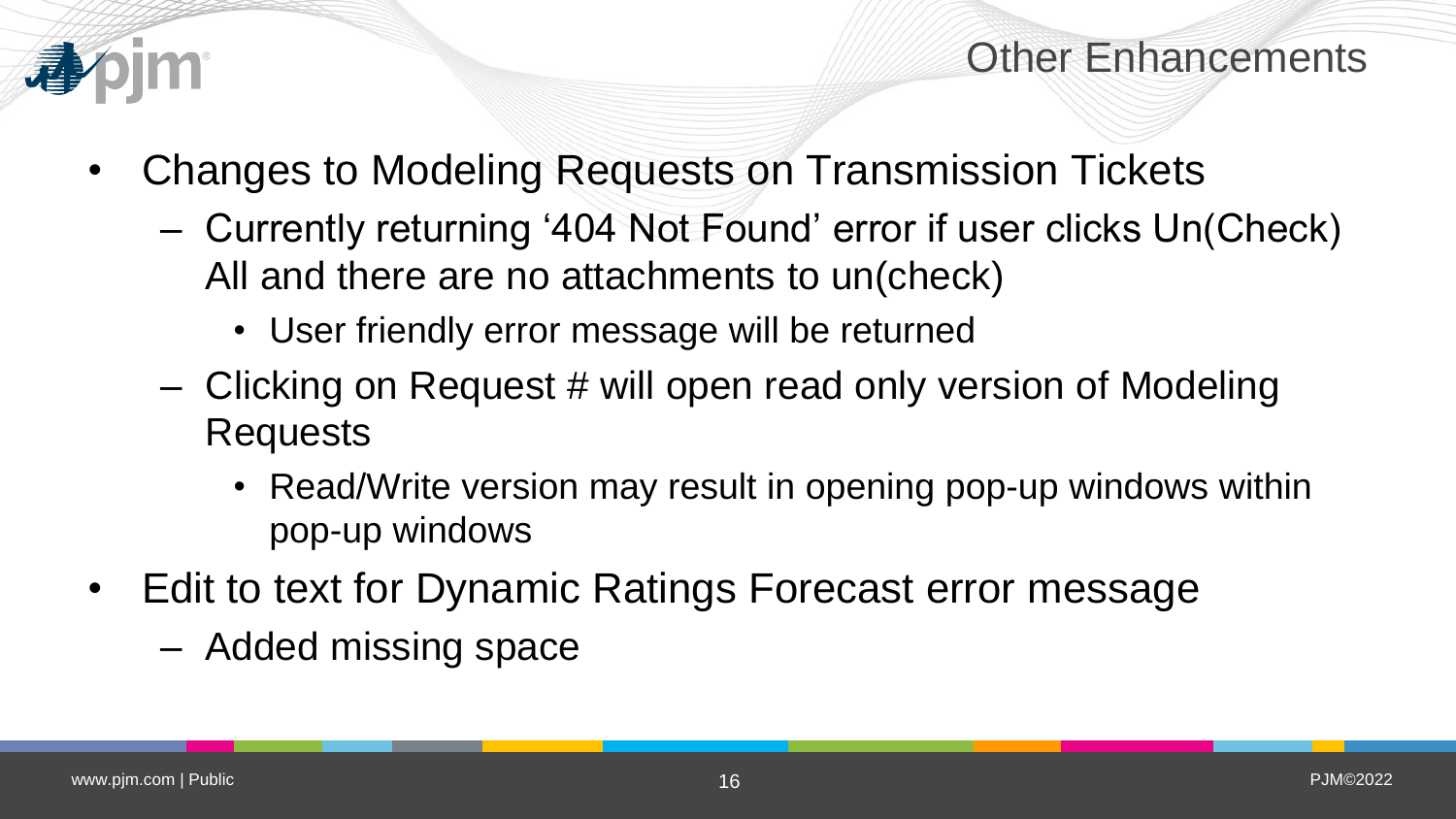

#### Other Enhancements

- Bug fix for View/Revise Gen Ticket Filter
	- Currently, Forecasted Planned tickets are not returned unless Forecasted Planned is selected as Outage Type
	- Change to ensure that if Ticket ID is provided, ticket is returned regardless of other filter parameters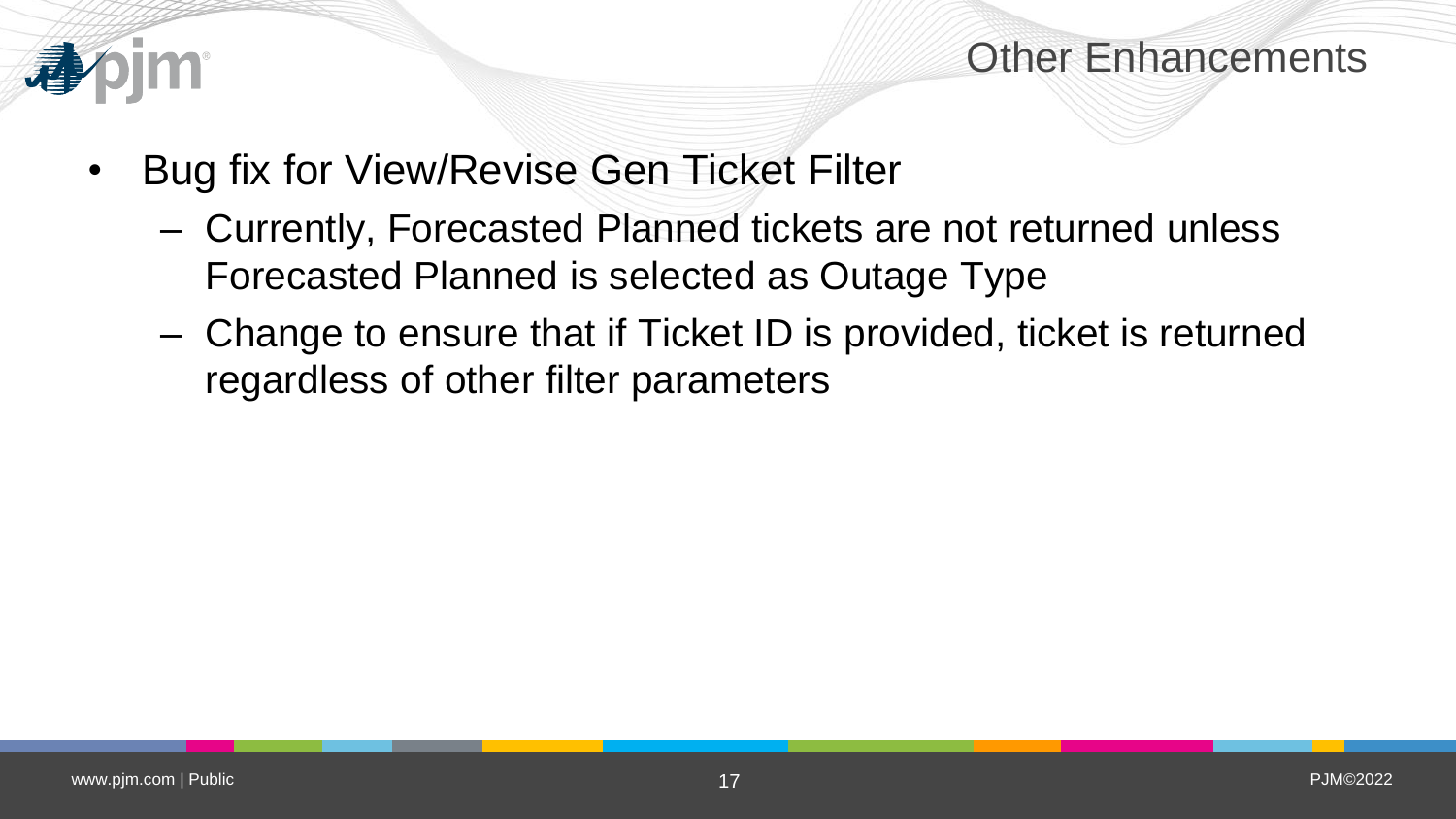

## Future Enhancements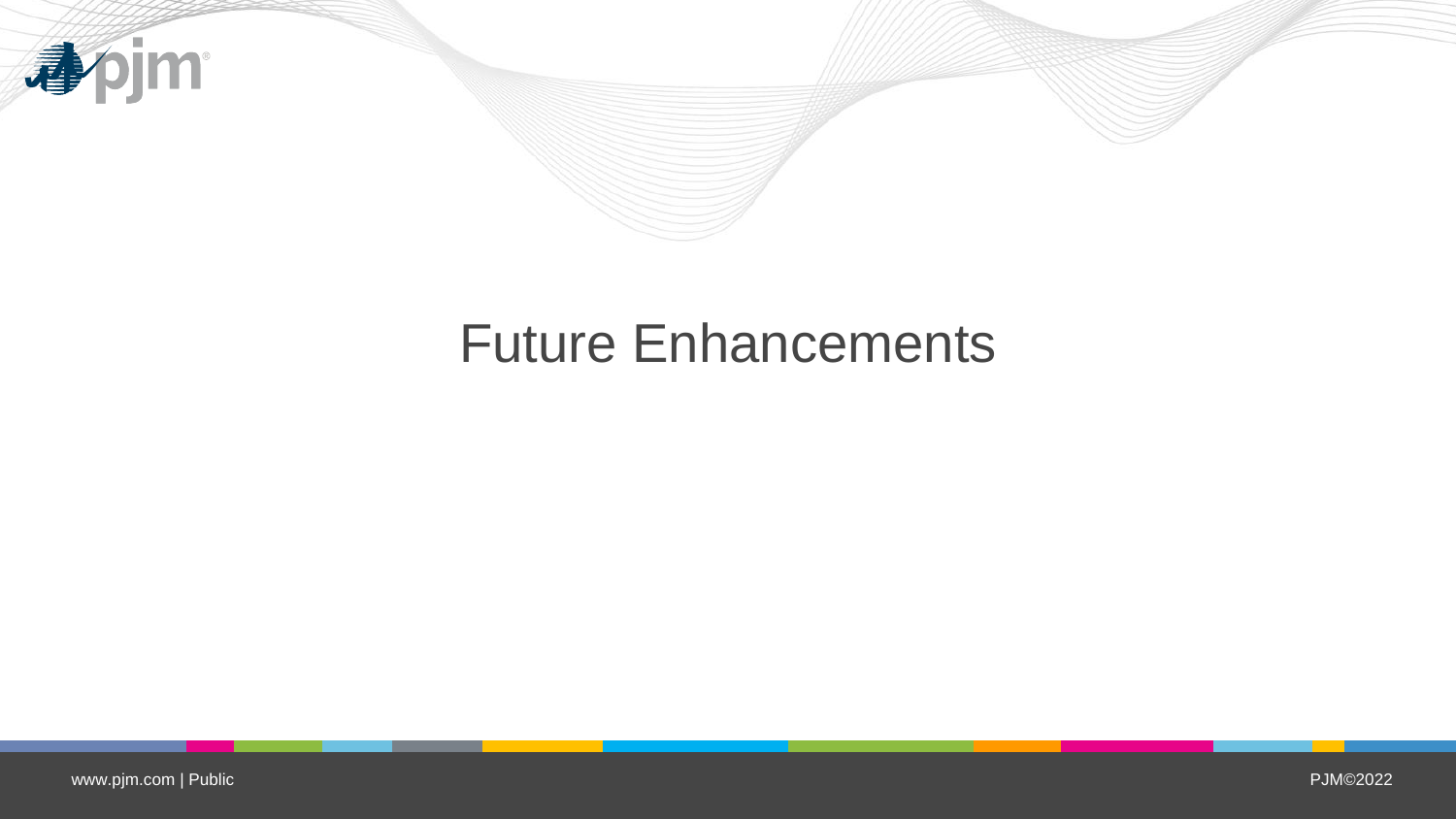

Dynamic Line Ratings (DLR) – Phase 2

Phase 1: upload and download of forecasted ratings

Phase 2 (June 2022):

- New process to identify equipment available for DLR
- Submission of TERM tickets for DLRs
- Auto generation and closure of Temporary TERM tickets for DLRs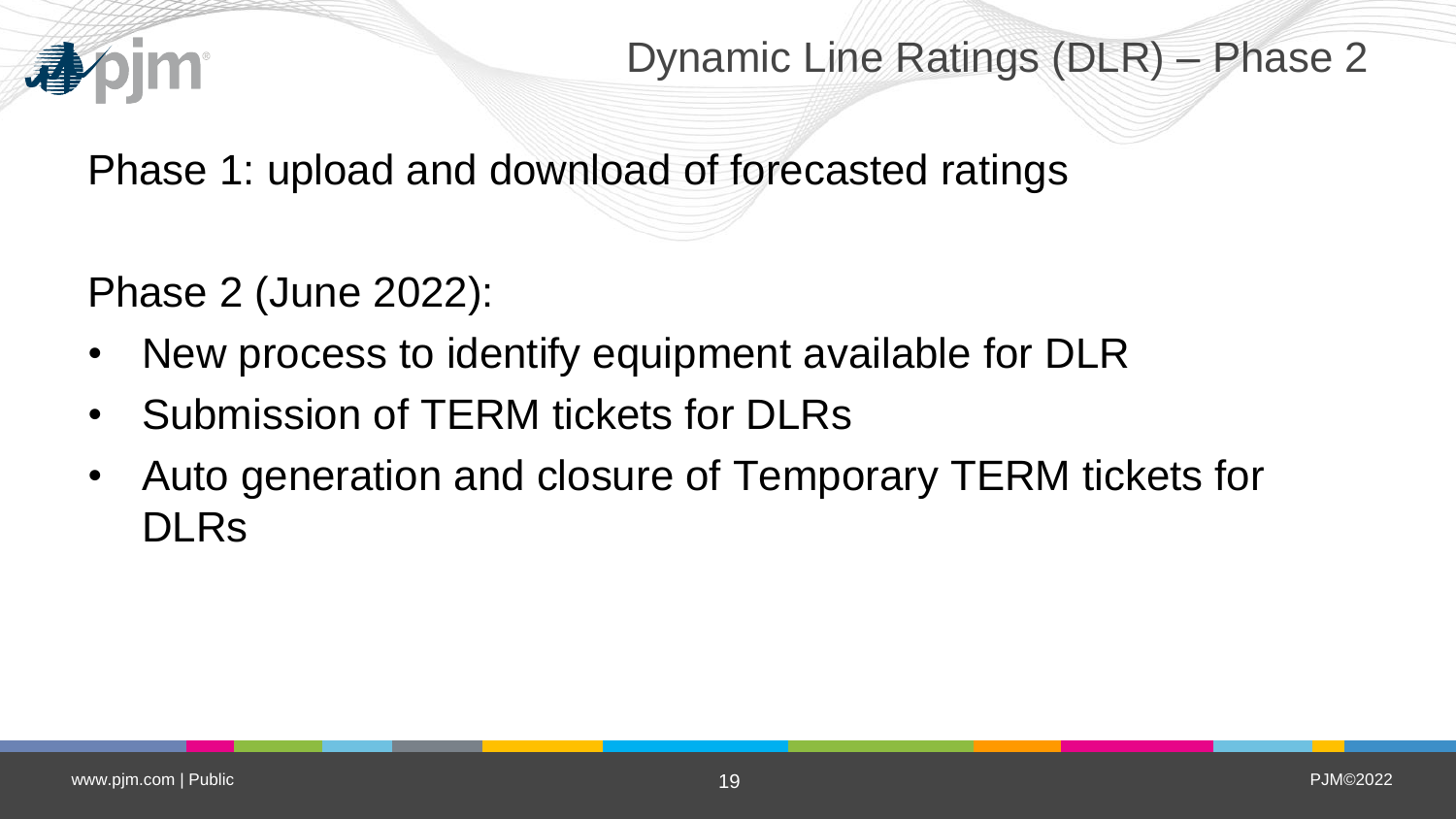

Other Enhancements

- Enhancements to TERM ticket acknowledgement (June 2022):
	- Addition of status filters in acknowledgement report
	- Ability to bulk acknowledge tickets
	- Auto removal of historical tickets from report
- Enhancements to TERM application in eDART in response to FERC Order 881 as discussed during [3/10 OC Meeting](https://pjm.com/-/media/committees-groups/committees/oc/2022/20220310/20220310-item-12-managing-transmission-line-ratings-order-no-881-compliance-filing-rm20-16-000-update.ashx)
- Browserless interface for Nuclear Voltage Limits tool in eDART
	- XML uploads and downloads for NGOs
	- XML downloads for applicable TOs